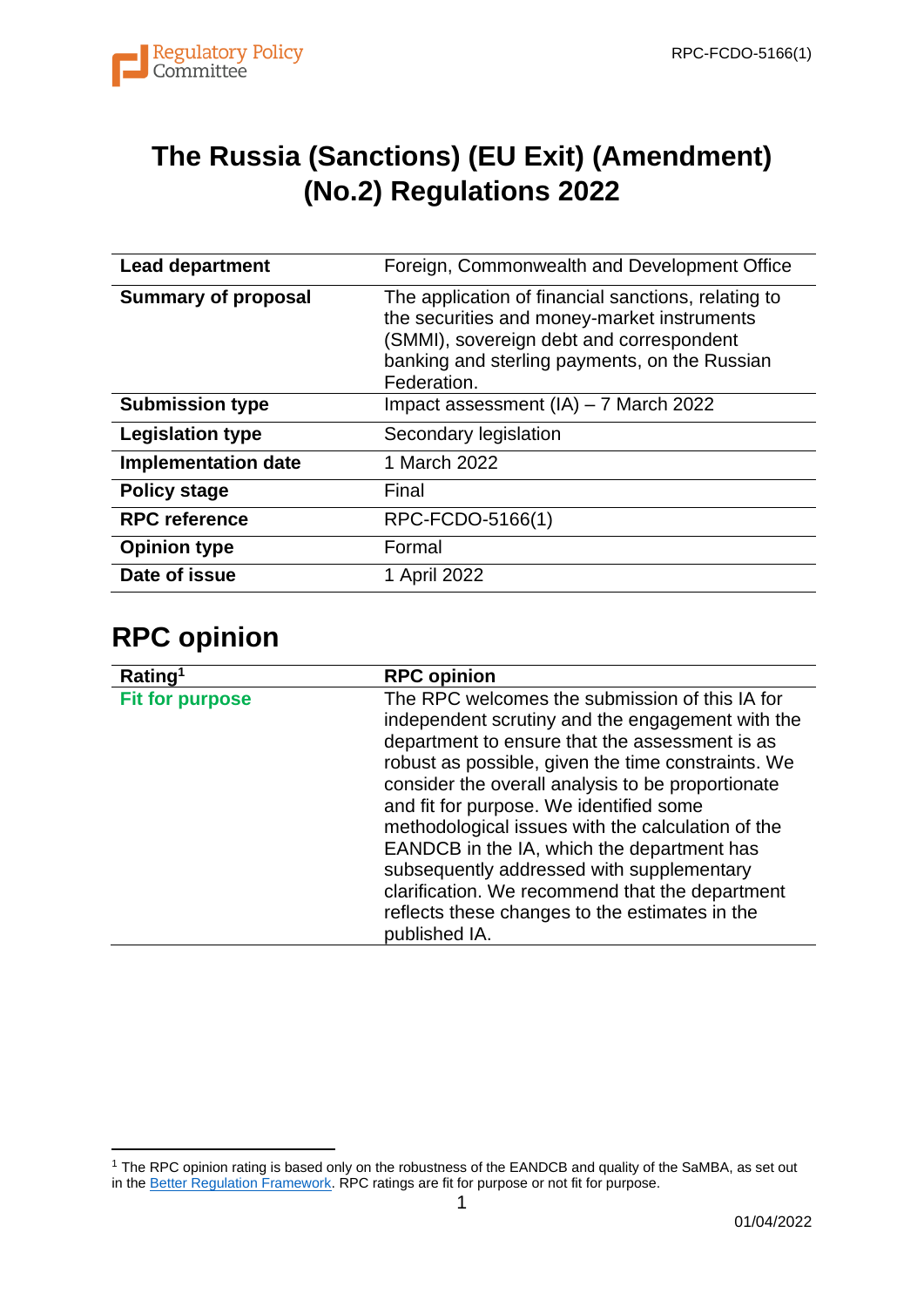

# **Business impact target assessment**

|                                   | <b>Department</b>      | <b>RPC</b> validated   |
|-----------------------------------|------------------------|------------------------|
|                                   | assessment             |                        |
| <b>Classification</b>             | Qualifying regulatory  | Qualifying regulatory  |
|                                   | provision <sup>2</sup> | provision              |
| <b>Equivalent annual net</b>      | £7.5 million           | £7.5 million           |
| direct cost to business           |                        | (2019 prices, 2020 pv) |
| (EANDCB)                          |                        |                        |
| <b>Business impact target</b>     | £37.5 million          | £37.5 million          |
| (BIT) score                       |                        |                        |
| <b>Business net present value</b> | -£64.3 million         |                        |
| <b>Overall net present value</b>  | -£64.3 million         |                        |

 $2$  The published IA noted that the measures included in the IA were a non-qualifying regulatory provision, however, the department has since clarified that it is a qualifying regulatory provision, which the RPC validates.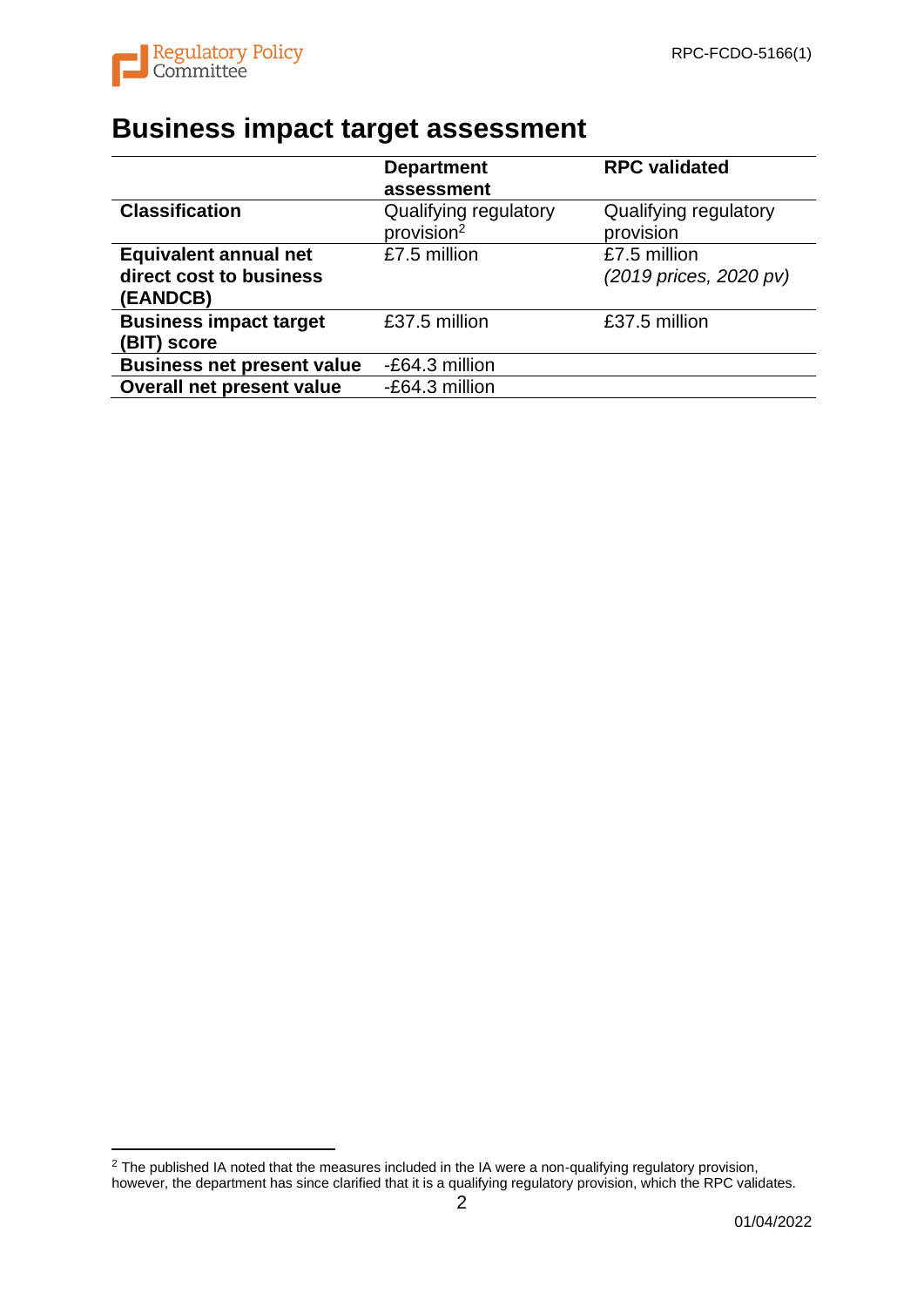

## **RPC summary**

| <b>Category</b>                                      | Quality <sup>3</sup> | <b>RPC comments</b>                                                                                                                                                                                                                                                                                                                                                                                                                                                                                               |
|------------------------------------------------------|----------------------|-------------------------------------------------------------------------------------------------------------------------------------------------------------------------------------------------------------------------------------------------------------------------------------------------------------------------------------------------------------------------------------------------------------------------------------------------------------------------------------------------------------------|
| <b>EANDCB</b>                                        | <b>Green</b>         | The EANDCB is fit for purpose. To calculate the<br>impacts of the SMMI measure, the IA uses<br>foregone revenue as a proxy for foregone profit.<br>The department has provided supplementary<br>information to the RPC to support this approach.                                                                                                                                                                                                                                                                  |
| Small and<br>micro business<br>assessment<br>(SaMBA) | <b>Green</b>         | The IA gives a clear justification for why small and<br>micro businesses (SMBs) are not exempt and<br>notes that the measures introduced should not<br>incur further costs to firms' current compliance<br>processes for the existing sanctions regime.                                                                                                                                                                                                                                                           |
| Rationale and<br>options                             | Weak                 | The IA illustrates the market failures under the<br>status quo. However, this could be improved by<br>discussing the process by which the specific<br>products and/or sectors were targeted for<br>sanctions measures and why/how these achieve<br>the policy objectives. The IA appraises the<br>preferred option against a suitable do-nothing<br>option.                                                                                                                                                       |
| Cost-benefit<br>analysis                             | <b>Satisfactory</b>  | The IA deploys a simple cost-benefit analysis to<br>model the quantified impacts. Where it is not<br>possible to monetise, a qualitative assessment of<br>the impacts is provided.                                                                                                                                                                                                                                                                                                                                |
| Wider impacts                                        | Weak                 | The IA provides some general conclusions on the<br>wider impacts of the measures on overall UK-<br>Russian bilateral trade. It provides a qualitative<br>assessment of the UK's competitive advantage<br>and identifies the risks of higher compliance costs<br>to business from divergent sanctions regimes<br>across jurisdictions. The analysis would benefit<br>from consideration of competition and consumer<br>impacts as well as the risks of trade diversion and<br>the impacts of retaliatory measures. |
| Monitoring and<br>evaluation plan                    | <b>Satisfactory</b>  | The IA notes the statutory requirement from the<br>Sanctions and Anti-Money Laundering Act 2018 to<br>review the regulations annually. The department<br>could detail how it intends to monitor the realised<br>impacts to business, in addition to reviewing and<br>reporting the regulations' impacts against the<br>intended policy outcomes.                                                                                                                                                                  |

 $3$  The RPC quality ratings are used to indicate the quality and robustness of the evidence used to support different analytical areas. Please find the definitions of the RPC quality ratings [here.](https://www.gov.uk/government/news/rpc-launches-new-opinion-templates)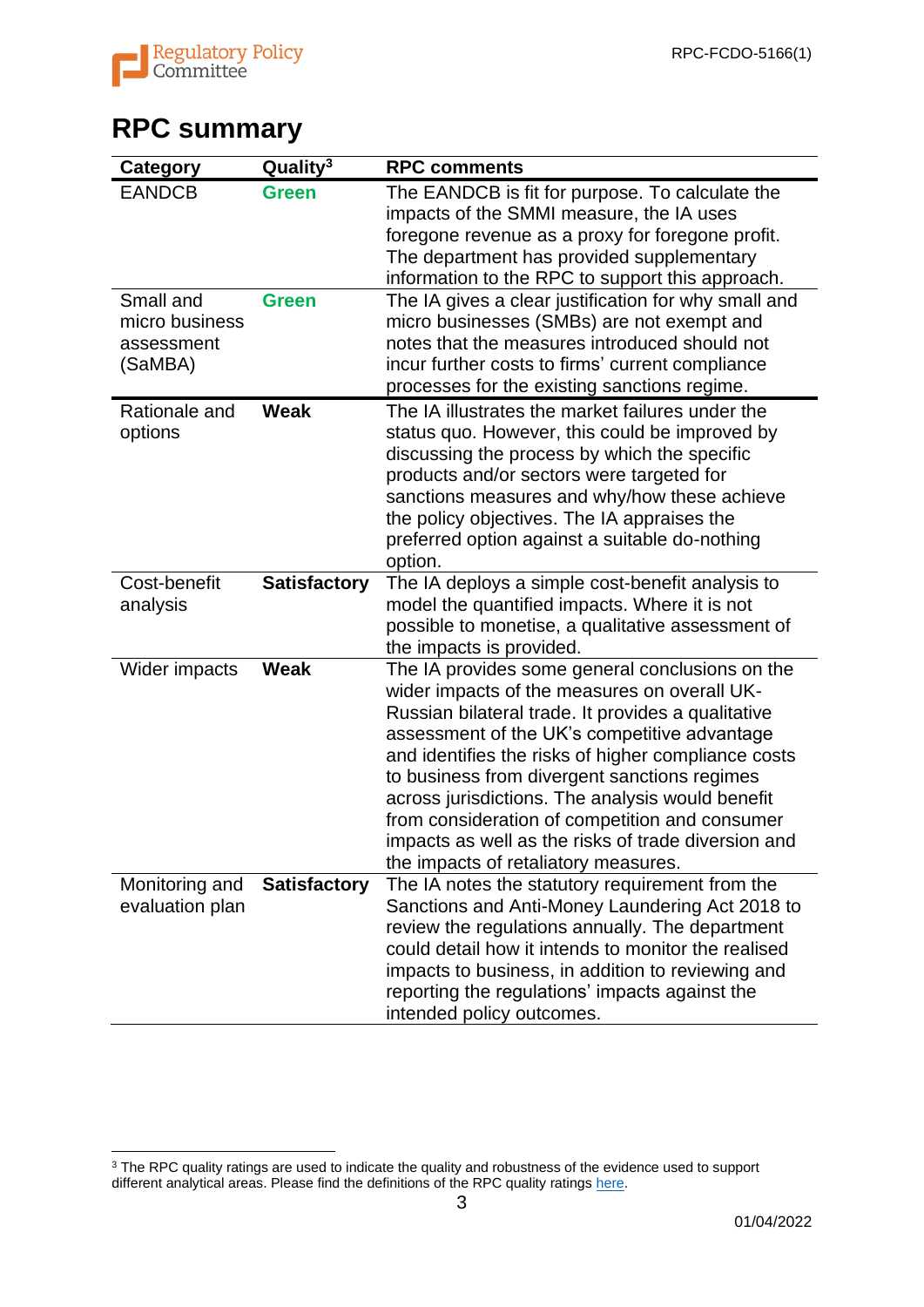

## **Summary of proposal**

Following the Russian assault on Ukraine, the UK government has amended the existing sanctions package against the Russian Federation. The IA considers the following financial measures:

- SMMI: the prohibition on a person connected with Russia, or those acting on their behalf or at their direction, as well as those owned by such persons or those acting on their behalf or at their direction, from raising finance on UK capital markets or receiving of loans or credit arrangements from UK persons.
- Sovereign debt: prohibition on the issuance of Russian sovereign debt in the UK, trading on the secondary market, as well as making loans or credit available to the Russian state.
- Correspondent banking and sterling payments: giving the UK government the legal power to prohibit UK credit or financial institutions from opening or maintaining of correspondent bank accounts with a designated person or from processing a sterling payment to, from or via a designated person.

The IA notes that Russia is the UK's 15<sup>th</sup> largest export market for financial services, insurance and pensions. The IA anticipates that the measures would have a net present value of -£64.3 million over a 10-year appraisal period.

## **EANDCB**

The RPC has clarified with the department that the impacts of these measures meant that it is a qualifying regulatory provision for the BIT. The estimated EANDCB is £7.5 million, which is derived from the opportunity costs of future profit from SMMI.

The IA sets out that these measures will not cause firms to incur additional familiarisation and training costs as UK businesses are already required to check the existing UK Sanctions List. The analysis would benefit from noting any realised impacts following the precedent in implementing similar sanctions for other jurisdictions. The IA explores the costs of compliance screening software; however, it believes that any new costs are negligible as these are sunk costs and likely to have been incurred prior to the introduction of the measures. However, the IA should explore the legal costs that firms will face when interpreting the measures as well as the impacts on firms complying with changing and/or increased sanctions by the UK government and other jurisdictions.

The IA discusses its approach to calculating the costs to the UK financial markets by considering the capital raised in equity and debt issuances and, therefore, the ancillary fees, over the period of 2015 to 2021. This takes into account the fall in listings of Russian entities, following the introduction of sanctions against Russia in 2014. The department has provided supplementary information from the Bank of England to support the use of fees as a suitable proxy of foregone profit, in order to calculate the EANDCB. The IA would benefit from consideration to any other indirect impacts or knock-on effects on structured debt and related asset-backed securities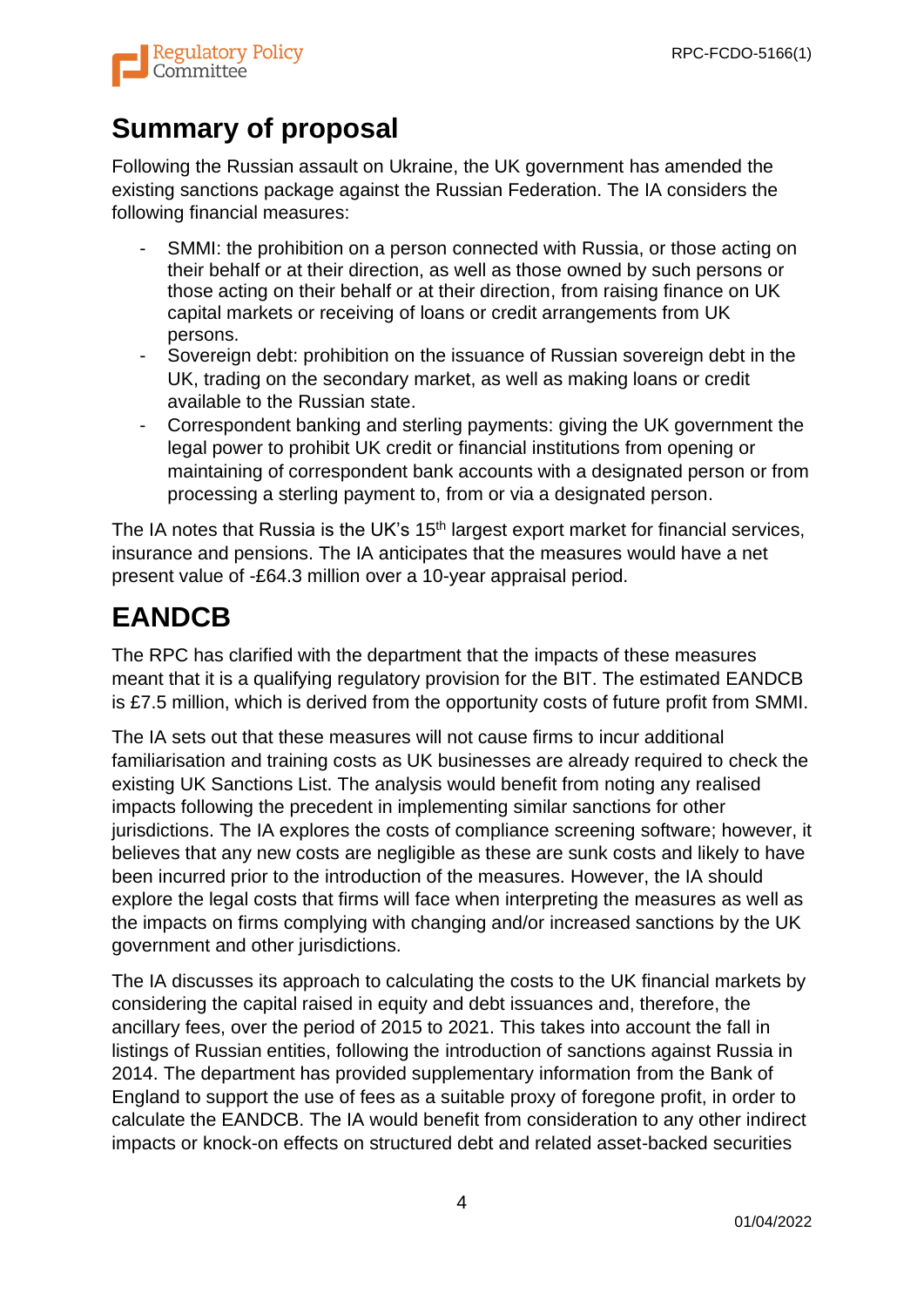

markets and trading and on UK businesses that may use these financial products to hedge specific risks.

The IA concludes that the impacts of the sovereign debt, particularly in secondary markets, measure are negligible due to low historic volumes. Further, the IA notes there are no direct impacts from the correspondent banking measure as this an enabling power.

The IA discusses the potential costs of non-compliance, such as penalties and fees to business, although it correctly excludes these costs in the calculation of the EANDCB.

## **SaMBA**

The IA gives a clear justification for why it is not possible to exempt SMBs from the measure, noting any exemptions would undermine its effectiveness. The IA notes that the new measures will be implemented through established channels, with which businesses are already familiar, however, it notes that SMBs may still face disproportionately higher familiarisation, compliance and legal costs.

The SaMBA could be improved with additional data or information to help readers to understand the composition of the industry and how many SMBs could be directly affected by the measures.

### **Rationale and options**

The IA notes that there are no appropriate non-governmental or private sector solutions or existing sanctions packages, which provide an adequate level of sanctions to deter Russia. It highlights that a failure to intervene would undermine the UK's reputation as an upholder of international law, human rights, freedom of expression and democracy. The IA summarises the market failure that persists, whereby UK businesses do not have incentives to reduce their economic ties in a coordinated or complete manner as the private benefits to UK businesses do not account for the wider societal costs to Ukraine or of the violations of international law. Noting the possible available choices for applying sanction measures, ranging from a total ban to applying sanctions on specified products or sectors, the IA would benefit from focusing its discussion on the process by which the sectors for sanctions were chosen.

The IA presents the policy objectives and a preferred option. It considers the preferred option against a do-nothing option, whereby the existing sanctions regime is applied against Russia.

## **Cost-benefit analysis**

Given the ever-evolving nature of international developments, the RPC recognises that the IA's cost-benefit analysis is proportionate and that it considers the measures' monetised and un-monetised impacts. The IA outlines the data and methodology used to quantify the impacts, including limitations to the analysis and modelling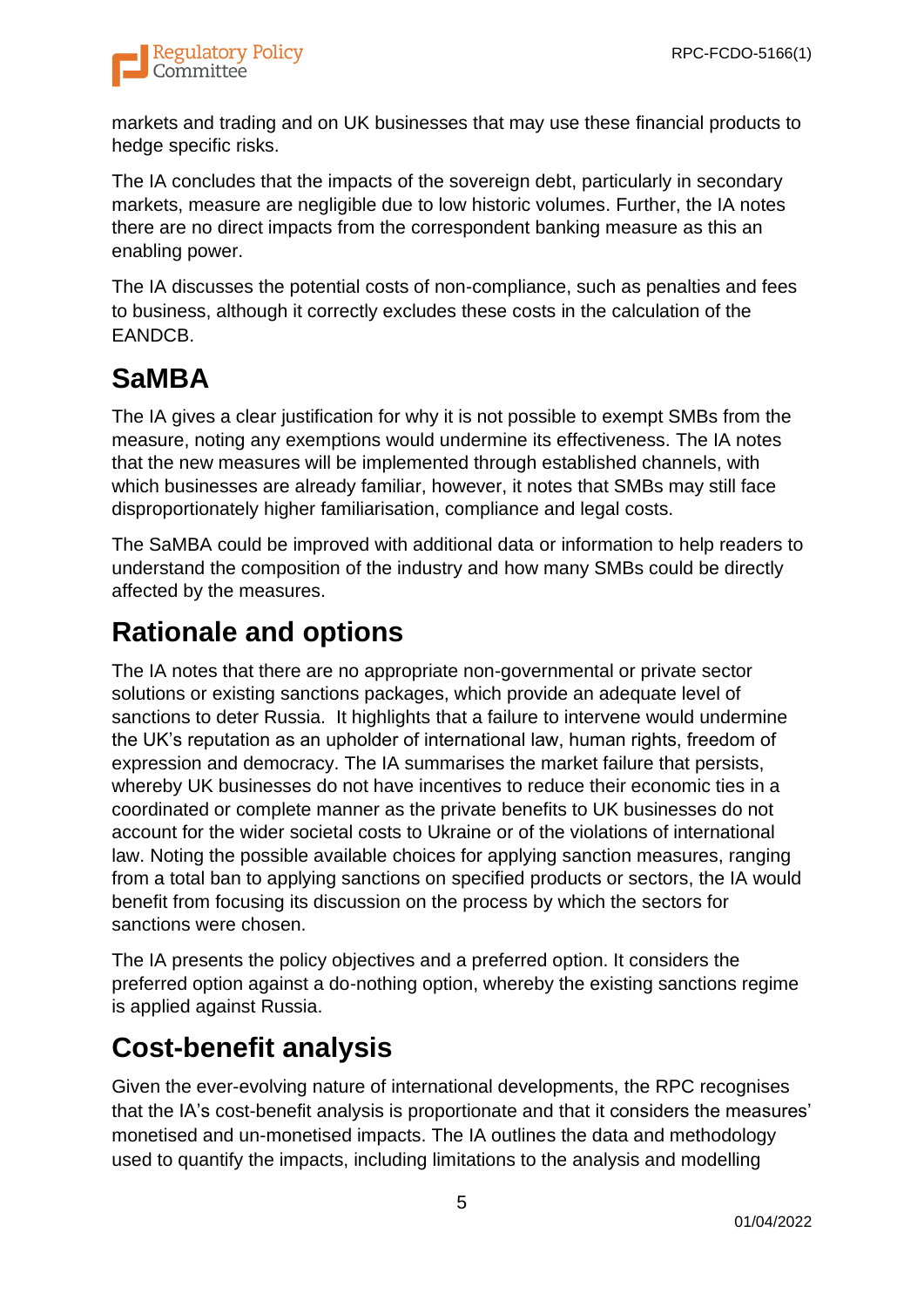

assumptions. Where the IA has identified insufficient data, it has provided a qualitative assessment of the impacts.

In calculating the quantified impacts of SMMI, the IA applies a simplifying assumption that the issuances and associated fees are spread equally throughout the appraisal period. It analyses high and low scenario impacts based on a range of fees.

#### **Wider impacts**

The IA provides an overview of the bilateral trading relationship between Russia and the UK, noting that it is worth £16 billion per year and accounts for 109,000 jobs across the supply chain. It concludes that the measures will reduce economic activity between the UK and Russia, and the financial services, energy and real estate sectors most affected. The IA could include further consideration to any impacts on competition and consumers.

The IA comments on the measures' impact on the UK's competitive advantage with respect to the perceived compliance burden; however, it states that this could be offset by a reputational benefit as a 'clean' place to do business. Given the global importance of the UK's capital markets, the IA should also note the risk of the role of sanctions with respect to the increased politicisation of the free capital market, which may reduce the attractiveness of investing in or via the UK.

In addition, the IA explores how a divergence from US and EU sanctions may have an impact on businesses through increased compliance costs. However, it points to a possible behavioural response whereby businesses set compliance thresholds to match the most stringent sanctions for simplicity, and to reduce risk. The IA should provide further evidence or information to support this argument. The IA could recognise the risk of trade diversion effects and would benefit from considering further scenarios given the uncertainty, especially how the impacts to UK businesses may vary should the UK act unilaterally or in a concerted manner with other economies such as the US and EU.

The IA highlights risks of retaliation by the Russian government when implementing the measures, noting that this may be not symmetric and is currently not quantifiable. The IA could provide further information on the UK's imports of Russian financial services and identify any possible impacts and costs of retaliatory measures occurring or indeed, if Russia sanctions the sale of assets held by UK investors, which may cause a loss in value. Further, the IA could provide consideration of the impacts associated with the possible "chilling effects" if UK firms, including pension funds, choose to divest Russian securities and assets, although currently not required under the measures.